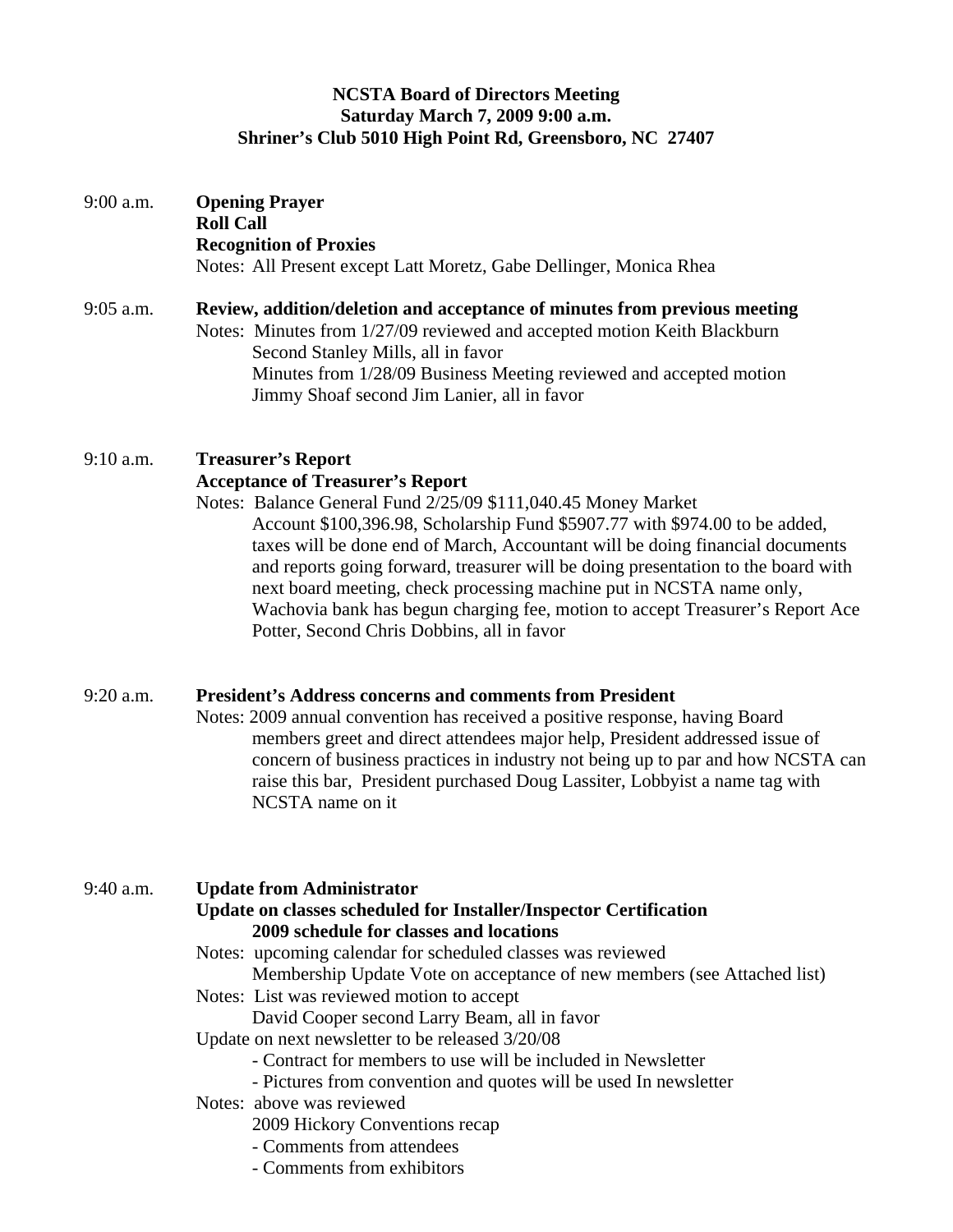Notes: Comments have been extremely positive, Rep from Polylok commented that NCSTA show was as good as Louisville Pumper Show, attendees response was very positive enjoyed the variety of speakers, classes, exhibitors and the Gala

2009 Greenville event:

- Discussion of direction board wants to take the event i.e. full blown convention with dinner for vendors, meal for members, etc or keep it small
- Response from vendors so far
- Update on response to event received in Louisville
- Update on potential speakers
- Estimated cost if do full blown
- How many board members will need rooms for event
- Other
- Notes: Reviewed above information, and discussion to give discount for early registration motion was made by David Wallwork to do full blown convention in Greenville with t-shirts and bags provided for attendees and to offer a \$20 discount if registration received by 6/15/09, second Jim Lanier, all in favor

List was prepared for rooms needed by board

Board requested that the room that is set aside for Board of Director and hospitality not be occupied by any group for entire conference if someone needs room for a meeting it needs to be limited to a brief meeting because the room set aside in Hickory was occupied by a group the entire conference and the Board and Vendors didn't have the access they should have had, Administrator to make sure this is taken care of in Greenville

Update from attorney on by laws, etc

Notes: Proposed revisions to by laws suggested by attorney were reviewed by board, discussion held about potential of NCSTA name change, attorney advises if name change is going to be done to revise the by laws and do name change at same time, board request Administrator to include a response from members in the newsletter as to whether or not they wanted the name changed and to get suggestions on the possible new name, motion made by Jim Lanier to remove section 2 (2)(c) regarding member disability and to accept changes to by laws suggested by attorney and to hold final by law document until name change decision is made, second Ace Potter, all in favor.

Update on demo site contract

Notes: Reviewed counteroffer from Shriners and requested changes to contract, Billy Yow, Al Clegg, Terry Cox and Mr. Vance were present from Shriners club and made comments on revisions requested, board advised Administrator to go back to attorney with changes requested from Shriners and get attorneys opinion and then send back to Shriners for review

Administrator presented board with information about Habitat house in StokesCounty with onsite system and permit info for system. Discussion was held by board about doing the system.

Administrator advised that NCSTA is approved by NCOWCICB to Give class credit hours for installation of system for up to 6 hours and that doing this system would be good PR for NCSTA an article would be placed in local newsletter, NCSTA newsletter and info sent to Cole Publishing for magazines.